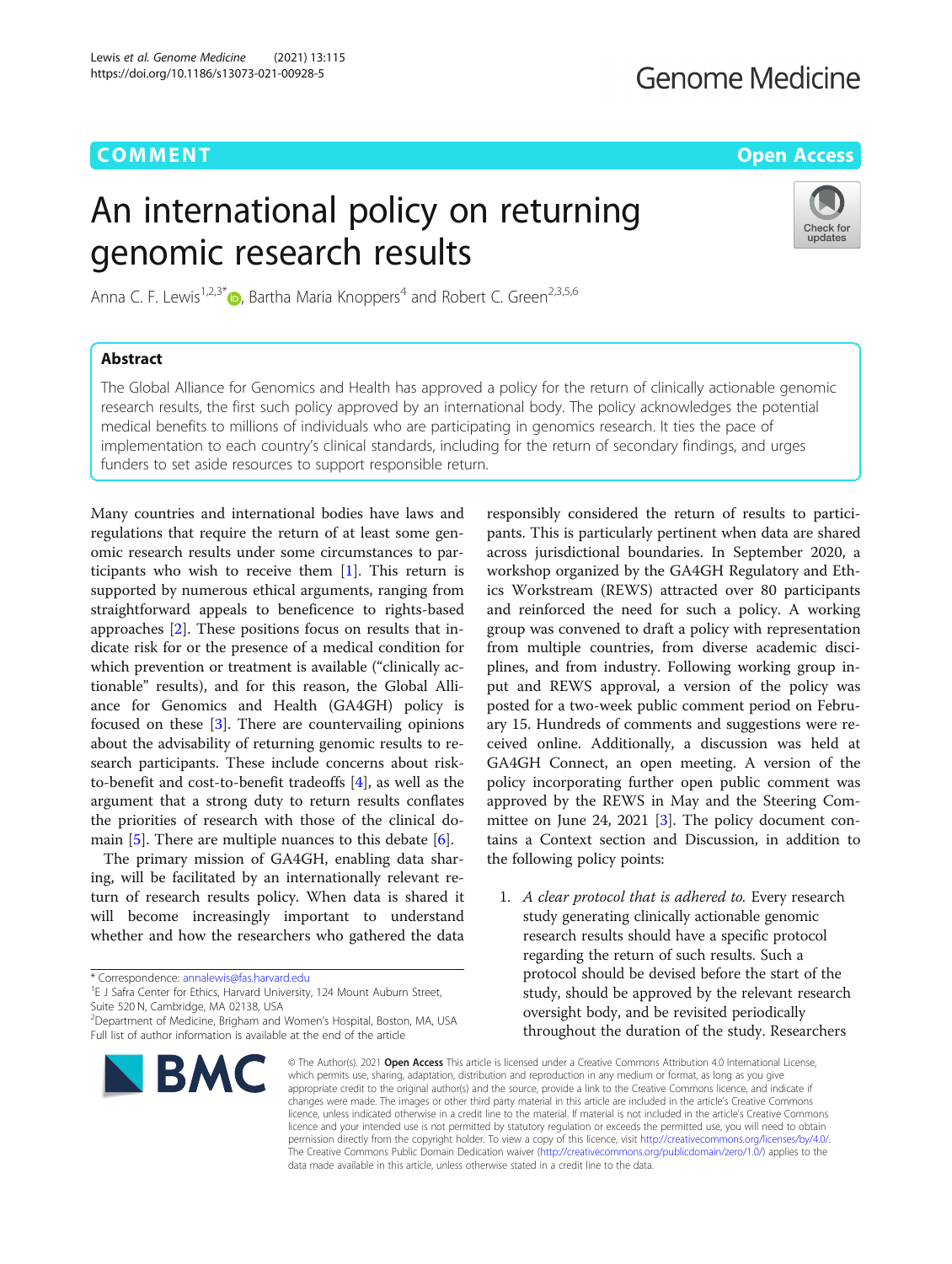should be held accountable by their participants, funders, and ethics committees to meet the standards they define in this protocol.

- 2. *Upfront resourcing*. Where return of clinically actionable genomic results is intended, resourcing should include funding for the full process of returning results to participants, as well as ensuring the availability of appropriately trained personnel.
- 3. Link to clinical standards. In deciding the parameters for return of clinically actionable genomic results, researchers should be guided by current practice regarding the clinical standard of care within their jurisdictions.
- 4. Community engagement. Which genomic research results should be returned and how they are returned will be project and community specific, and depending on the nature of the research should be guided by community involvement.
- 5. Sharing of resources. Whenever feasible, medical, behavioral, and economic tools and outcomes associated with the return of clinically actionable genomic research results should be documented and shared to continue to lower the barriers to responsible return.
- 6. Funders urged to support the return of results. Funders should set aside resources to support the return of results in those projects that plan to do so.

As the co-chairs of the working group, we view two of these six policy points as key to the achievement of consensus and expand upon these here.

Policy point 3 states that researchers should be guided by local clinical guidelines. We acknowledge that research and clinical care represent different domains and that linking the standards in clinical care to the conduct of research represents a conflation of the two. But we judge it appropriate for three reasons. First, and most importantly, it is the prospect of a clinical action that motivates the return of the results in the first place. Second, existing clinical guidelines reflect many of the broad array of contextual features—such as the existence of downstream care, payment structures, and regulatory landscape—that make different policies appropriate for different locales. And finally, there is a continuum of settings encompassing clinical care, clinical trials, research studies embedded in health systems, other research studies, and population biobanks. Harmonization across these settings could lead to greater consistency and coherence.

In the clinical setting of diagnostic exome/genome sequencing, the American College of Medical Genetics and Genomics recommends the search for a defined set of clinically actionable findings that have recently been

further reified in the issuance of version 3 [[7,](#page-2-0) [8](#page-2-0)]. The European Society of Human Genetics has maintained that such opportunistic screening should not be performed, because of the unclear benefit-to-risk and costto-benefit tradeoffs [[9\]](#page-2-0). In the many discussions of the GA4GH policy development, which involved REWS members as well as other individuals who responded to the public call for engagement, opinions about what was appropriate in the research setting tended to follow a similar divide, with US-based individuals favoring a more robust return of results approach, while European, Canadian, and Australian individuals emphasizing the unclear cost-to-benefit tradeoffs. Given the close relevance of clinical standards to the return of research results and the very diverse clinical contexts worldwide, these differences necessarily inform the arguments around the return of genomic results policy in the research arena. Linking the evolution of genomics return of results in research to clinical guidelines, which includes secondary findings in indication-based genomic testing, helped achieve consensus.

Policy point 6 encourages funders to support projects that wish to return results. Adoption of this policy point helped achieve consensus because while the policy does not suggest that any research project should yet be compelled to return results, it does indicate strong support for their return. Previous GA4GH work emphasized the need to explicitly include funding to enable data sharing in research budgets, and urged funders to support this as a central component of enabling all to benefit from genomics. Similarly, data generated from studies that return results to participants is key to bringing the fruits of genomic research into the clinic so that all can benefit.

Millions of individuals have already undergone some form of genomic testing in research projects. Somewhere between 1 and 3% of these carry variants that are associated with devastating but preventable health conditions [[10\]](#page-2-0). As genomics research becomes even more ubiquitous, we hope that this policy, the first statement on the return of genomic research results issued by an international body, can support researchers in defining and evolving their strategies for the return of potentially lifesaving information to research participants who have generously donated their DNA to science.

#### Acknowledgements

We would like to acknowledge all the members of the working group, listed below, who contributed to this policy development, the leadership of the Regulatory and Ethics Workstream for their input and coordination of the policy development, and the many contributors of comments and suggestions that were received on drafts of this policy. Working group members: Katherine Blizinsky (All of Us, NIH), Subhashini Chandrasekharan (All of Us, NIH), Clara Gaff (Melbourne Genomics Health Alliance), Melissa Heidelberg (Genentech), Saumya Jamuar (SingHealth Duke-NUS Genomic Medicine Center), Alice Matimba (Wellcome Connecting Science, Cambridge), Anna Middleton (Wellcome Connecting Science, Cambridge), Richard Milne (Wellcome Connecting Science, Cambridge),